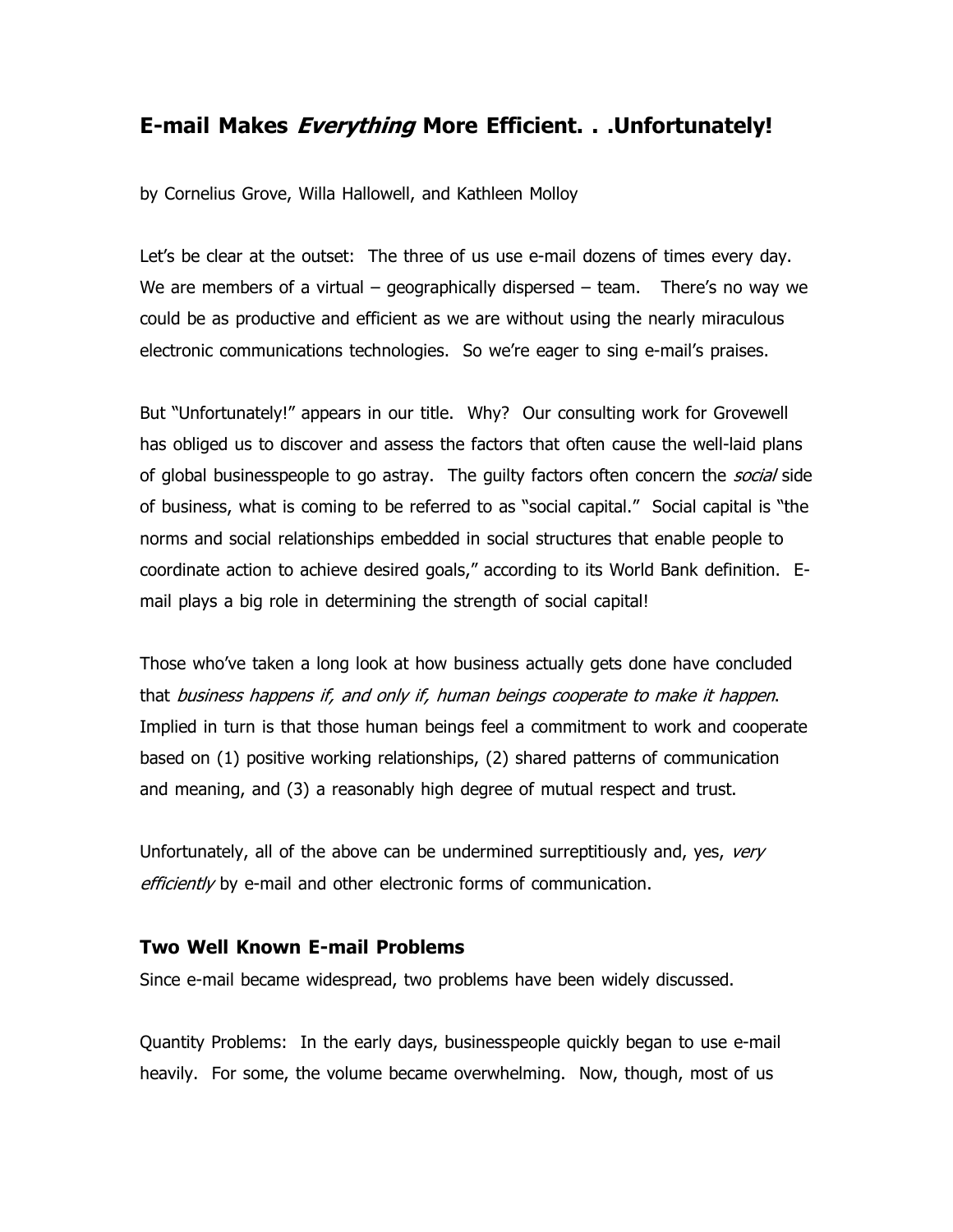have stopped CC-ing everyone. Some firms have instituted e-free periods each day. Daringly, a few of us have been strolling over to our neighbor's cubicle to talk. . . .

Self-Revelation Problems: More recently have come concerns about how e-mail affects others' perceptions of the sender. Will we talk more disapprovingly of John or John's boss if the boss fires John via e-mail? And then there's the matter of the archival record. Days before his inauguration, George W. Bush told 42 close friends and family members that he would no longer e-mail them because "I do not want my private conversations looked at by those out to embarrass. . . ."

# Recently Recognized E-Mail Problems

We come now to the most recently recognized e-mail problems. These concern intentions and interpretations, nuances of meaning, emotional reactions, mutual respect, cultural values, relationships and trust – in short, about "social capital."

In daily relationships with family members, friends, neighbors, and co-workers, each of us occasionally has interactions that yield misunderstandings of meaning, misinterpreted intentions, diminished commitment, and erosion of trust. We know from experience that these negative outcomes, which damage social capital, are capable of occurring among people in long-standing face-to-face relationships.

So ask yourself this: Are these negative outcomes *more* or *less* likely to occur when the interacting parties. . .

- are people who meet infrequently or rarely  $-$  who are "virtual strangers";
- are guided by different sets of core social and cultural values;
- have varying expectations about business practices and relationships;
- are (in some cases) native speakers of different languages;
- cannot directly perceive each other via touch, taste, smell, vision, or hearing; and
- are communicating *solely* by manipulating approximately 50 *printed* symbols?

## Common, Specific Dangers of E-mail

Here are just three of the many ways in which e-mail can undermine social capital.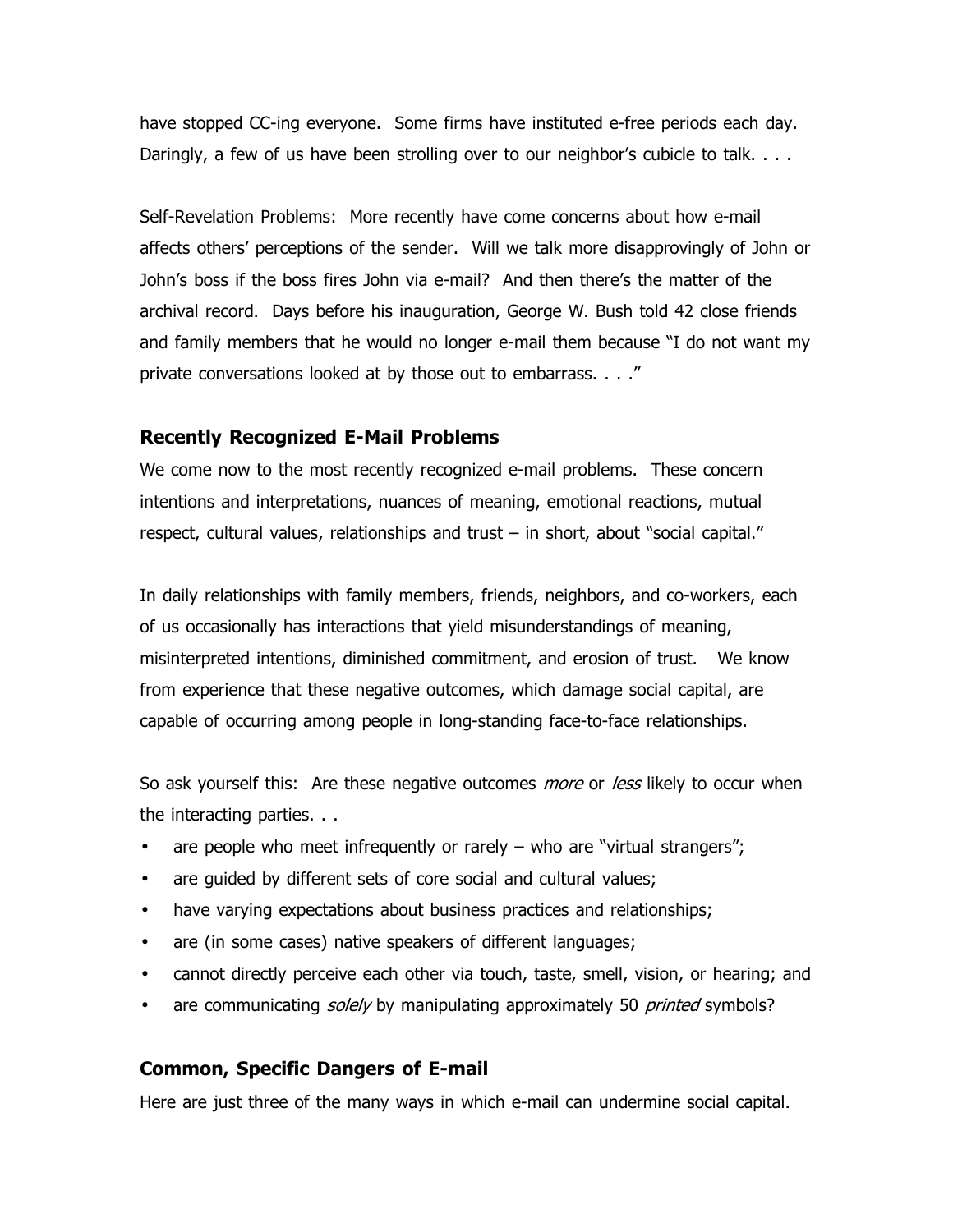1. Interpretation of Meaning: Emphasized by researchers is that e-mail's ability to convey meaning is mediated by printed symbols *only*. This is a problem because as each of us grew up  $-$  and as our species evolved over millennia  $-$  we learned to communicate not only our thoughts but also our intentions and emotional states using a rich repertoire of behaviors, both verbal (words) and nonverbal (voice inflection, silence, gesture, posture, distance, touch, gaze and facial expression, dress and self-decoration, and many others). Experts say that when  $a/f$  facets of face-toface interaction are assessed, the verbal channel carries only about 30% of the information. "Verbal" means solely the words spoken. The verbal channel amounts to a transcript – printed words – that *completely excludes about 70% of the* information that is routinely "sent" and "received" when people are together.

E-mail is a transcript. Totally absent are the subtly nuanced clues that, ordinarily, you would feed into your experience-honed "emotional intelligence" in order to. . .

- accurately interpret the intentions and emotions of the speaker,
- apply your good judgement about personalities and situations, and
- respond in socially and professionally appropriate ways.

That's a *huge handicap* to give yourself when you're dealing with people and problems critical to your firm, your career, and your social standing among peers!

**2. Motivation to Act:** E-mail is a social leveler. It enables non-authoritarian, highly informal communication because, as a mere transcript, it strips away indicators of rank, prestige, knowledge, experience, gender, age, and so forth. If you're a U.S. native, you may be thinking, "So what's the problem?" But for businesspeople from many other cultures, not being clued in to hierarchy and expertise distinctions is unsettling. Knowing all the commercial, relational, and situational contexts in which a communication is taking place is vital to them; without this, *their motivation to act is* sharply diminished, with the result that necessary work may remain undone.

The opposite problem is known to occur. Someone senior in rank e-mails a remark interpreted by subordinates to be a directive. So they act or react at once. . .in ways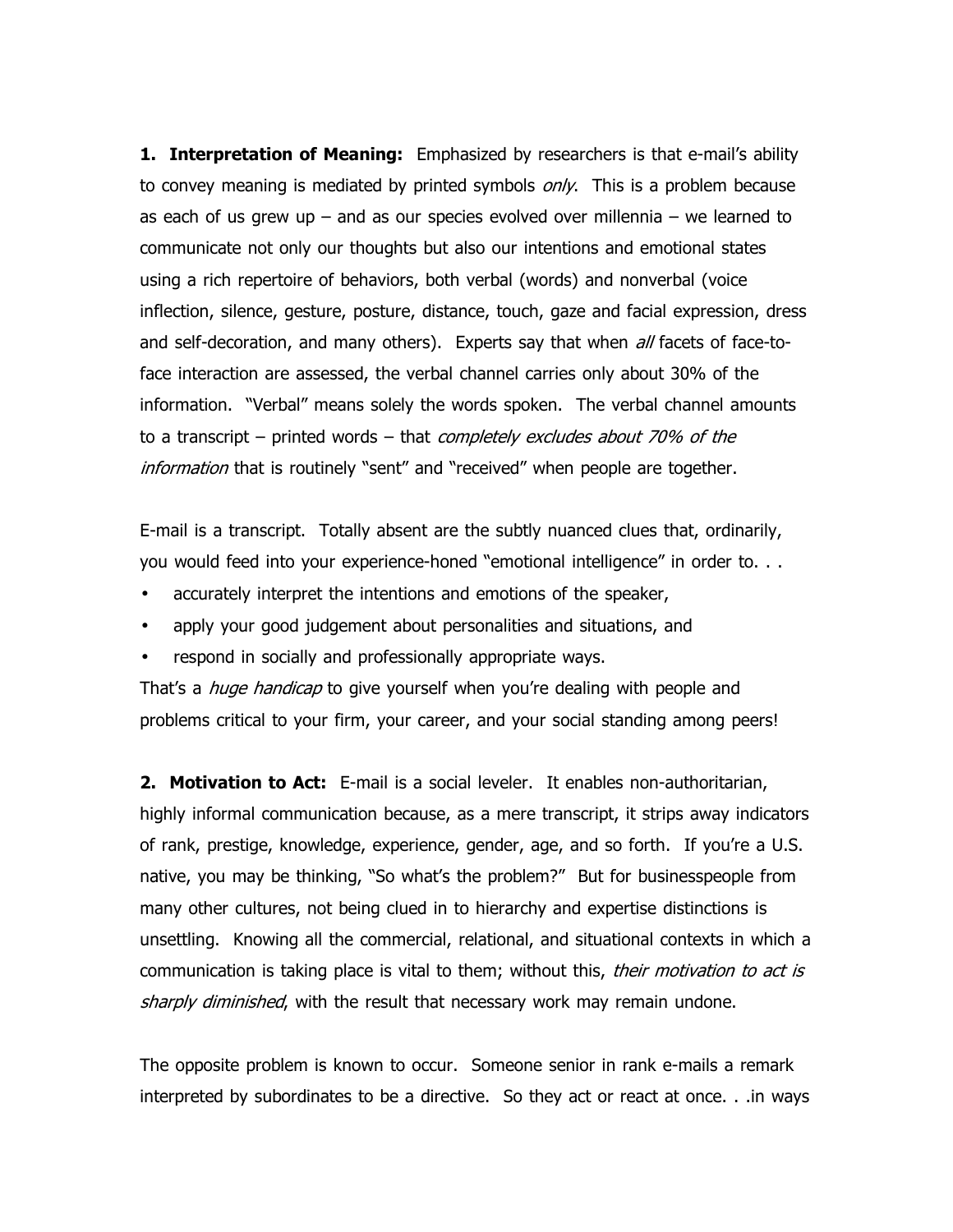the sender didn't intend. Had they been face-to-face with this senior person, they would have had clues in the nonverbal channels to interpret the remark as a genuine directive. . . or as an ironic aside, an expression of exasperation or annoyance, a sarcastic remark, or even a fond hope voiced to the skies.

**3. Process of Disagreements:** E-mail enables symbols to be exchanged over distances with breathtaking efficiency. . . *and just as swiftly* enables disagreements and conflicts to spiral downward to disaster. This danger, lurking when friends email, is compounded when the e-mailers are virtual strangers.

Communications experts say that, when people who disagree are physically together, social norms governing discord inhibit overt verbal expressions of disparagement and outrage. Furthermore, when face-to-face, people are able to assess each other's degree of annoyance very largely through the nonverbal channels. This changes radically when we disagree via e-mail. Absent completely is instantaneous nonverbal feedback regarding the other person's intentions and emotions. For example, a desire by one person to appear conciliatory, indicated nonverbally by a facial expression, a tone of voice, or a slump of the shoulders, can't be noticed by the other person. One of two things often occurs. On the one hand, if there's a flurry of back-and-forth messages, the disagreement may quickly spiral downward. On the other hand, if the exchanges are suspended for any reason, there's a tendency for each party to "stew" and imagine the matter to be worse than it actually may be.

## The Consensus on E-mail

Everyone who's looked dispassionately at e-mail has concluded that, by itself, it's seriously lacking as a means to establish and maintain warm relationships, negotiate critical deals, make vital decisions, discuss contentious issues, mend wounded egos, build responsive networks, issue stern reprimands, conduct performance reviews, express regret, mentor subordinates, or perform the many other emotion-rich communicative acts that become necessary in the course of attending to business.

Well, then. . .what's e-mail good for?